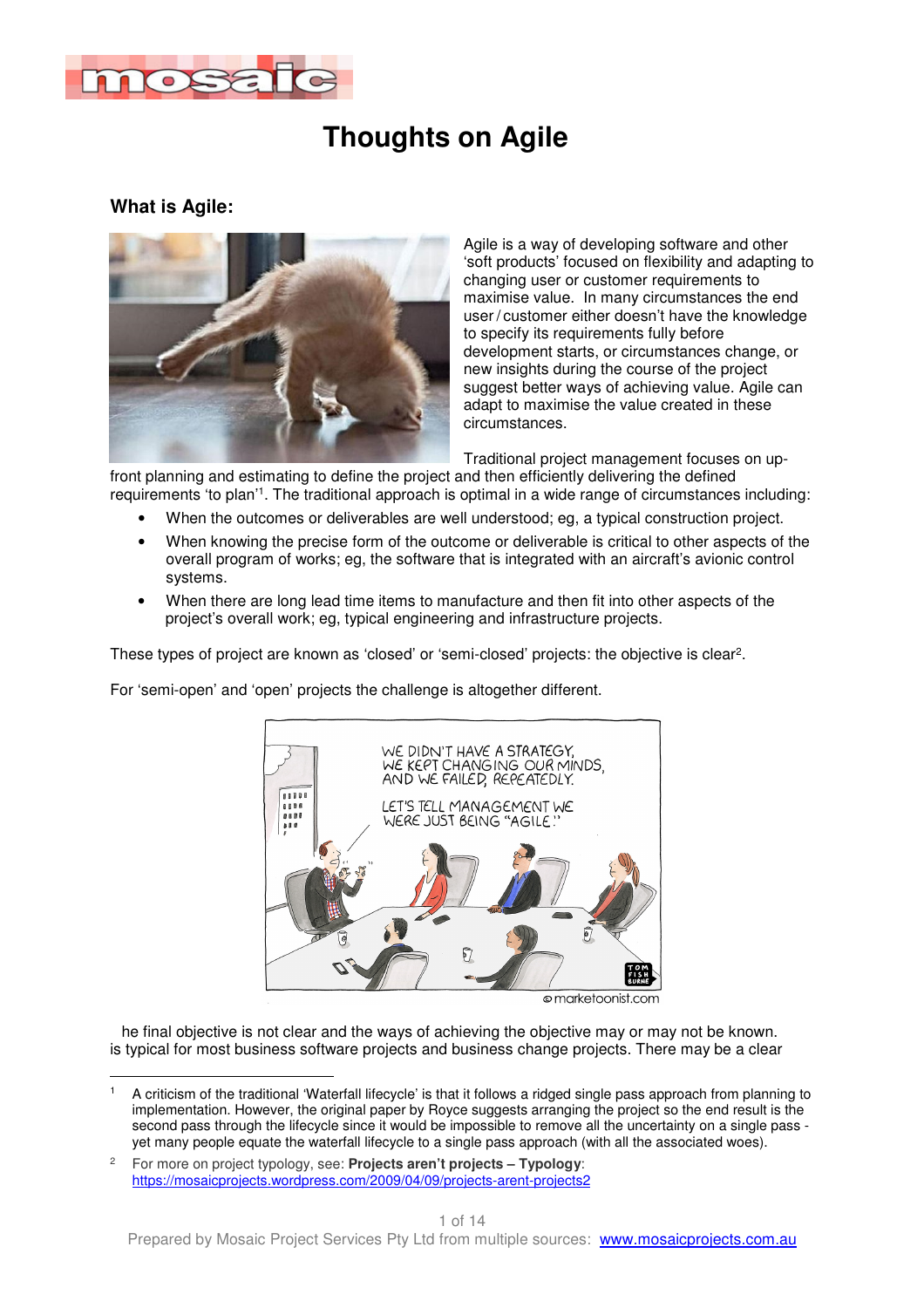

aspiration or strategy, discovering how to get there is a journey. This is the space where Agile methodologies offer significant advantages over more traditional software development methods<sup>3</sup> provided the performing organisation can properly govern<sup>4</sup> and manage the agile development environment.

Agile is not a synonym for anarchy<sup>5</sup>. The Agile Manifesto outlines the philosophy for the 'movement'; see: http://agilemanifesto.org/. From this starting point a range of methodologies have developed including Scrum and XP.

### **Understanding Agile:**

The first key point of understanding is that Agile is not of itself a project management methodology. Agile is a soft product development methodology primarily used in software development but with significant potential in a wide range of application areas. The methodology can be used for routine operational maintenance of software within an organisation as effectively as for the development of a new software system within a project<sup>6</sup>.

The difference between operations and projects can be summarised as follows:

• Projects are temporary, unique endeavours undertaken to achieve a defined objective; once the objective is achieved (or found to be unachievable or undesirable) the project is closed. The objective may be defined in traditional terms of time cost and scope, or in more outcome focused language such as a defined problem satisfactorily resolved but if there is not a defined objective to be achieved before closure, the work being undertaken is not a project.

Project management is the process of defining scope, deciding on methodologies, creating teams, and all of the other project management processes defined in the PMBOK® Guide. When Agile is chosen as the product development methodology for a project it will certainly influence the way the project is planned, resourced and controlled but of itself, Agile is not 'project management'. Projects are delivered by temporary teams assembled to work on the unique project deliverable (as described in the Project Charter) and then reassigned to other work as the project closes down.

 Frequently iterative and incremental are combined with a simple prototype being developed first and then this initial 'working model' is progressively improved and enhanced during each project phase (iteration) until the full scope and functionality is achieved. The difference between 'Agile' and, 'iterative and incremental' lifecycles is the way scope changes – Agile expects the scope to be adapted to meet emerging client requirements, the other two options are focused on risk minimisation by avoiding a 'big bang' implementation.

6 For more on this see: **Agile is NOT a Project Management Methodology**: https://mosaicprojects.wordpress.com/2009/03/05/agile-is-not-pm

<sup>3</sup> 3 For more on **selecting the right projects for Agile** see: https://mosaicprojects.wordpress.com/2010/06/13/selecting-the-right-projects-for-agile/

<sup>4</sup> For more on governing agile see: https://mosaicprojects.com.au/PDF\_Papers/P177\_Governing\_Agile.pdf

<sup>5</sup> PMI define three types of lifecycle that use progressive development either as a stand-alone approach or as pert of a hybrid approach combined with elements of a traditional predictive project delivery methodology:

 <sup>-</sup> **Iterative** (Spiral and other similar methodologies) – the end product (exit criteria) is developed progressively, the first iteration builds a 'rough framework' for the overall product, then each phase improves or refines the product through a series or repeated cycles (eg, to improve the efficiency of a process). Each iteration is usually quite small, and learning from earlier iterations are used to improve later iterations. The scope does not change without authorisation.

 <sup>-</sup> **Incremental** - New features or functions are added during each cycle, phase 1 delivers part of the product in a usable form, later phases add the additional features or functions required to achieve the final end product (exit criteria). The scope does not change without authorisation.

**Adaptive** = **Agile** – the project scope adapts to the evolving needs of the client. The focus is on customer satisfaction rather then delivering a pre-defined scope of works for a set price. The scope is expected to adapt to meet changing client requirements as everyone learns what is 'best' through the work of developing earlier iterations.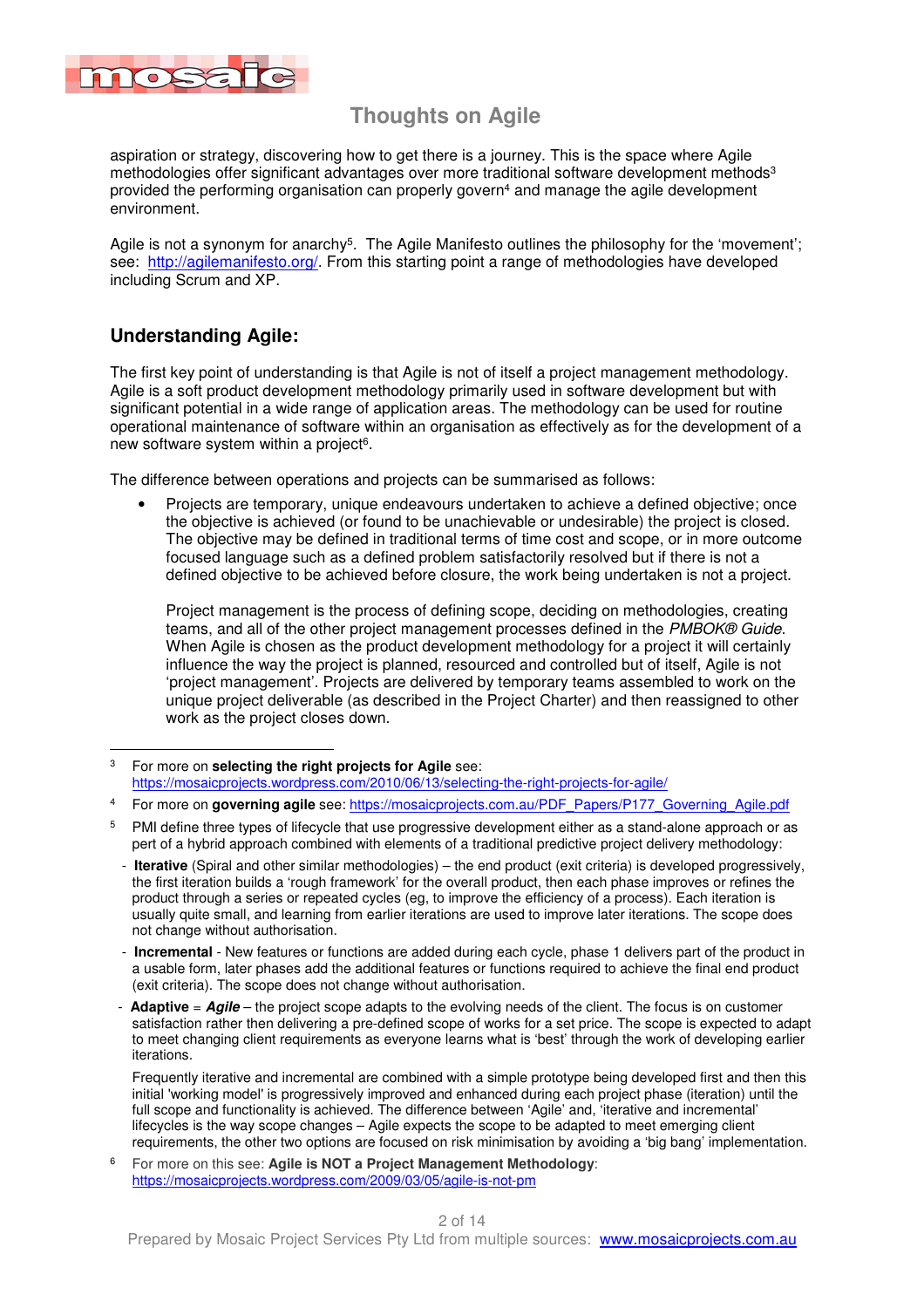

• Operational work in IT tends to be characterised by stable teams working on dozens of minor objectives selected on the basis of an organisation wide prioritisation. The work still needs to be planned, managed, budgeted and resourced but so does all operational work. Unquestionably, Agile can be a very effective methodology for the management of IT maintenance work<sup>7</sup>.

The major difference between operations and projects is permanent teams -v- temporary teams and the overall objective of the activity.

- Projects are about implementing a changed state for the organisation or community; eg, a new building. Creating a new capability.
- Operations are about maintaining and improving the current status quo; eg, typical plant and software maintenance. Incrementally creating an improved or enhanced capability<sup>8</sup>.

Scrum and XP are Agile product development methodologies that can be chosen for many IT applications. They can usefully be deployed in both operations and projects (unlike 'waterfall' which is almost exclusively a project based methodology). Agile would probably also be extremely useful in other situations such as developing training materials and many business change projects where most of the deliverables are relatively intangible and subject to change based on new learning as the project progresses. However these advantages cannot turn them into an IT project management methodology any more than deciding to use a particular construction technique such as precast concrete can make 'pre-casting' a construction project management methodology.

### **Agile Project Management:**

There are two aspects to consider. One is applying Agile principles to the management of any project. The other is the need to adapt traditional project management processes to facilitate the effective management of an IT project using Agile as the product delivery mechanism.

The adaptations to traditional project management processes needed to allow Agile to work best are briefly discussed below, see also **Managing Agile Projects**<sup>9</sup> .

In the opposite direction, the Agile community has some good ideas to pass on to conventional project managers, including:

#### **Customer Engagement**

While it may not be possible to iterate the building of a piece of machinery, engaging and explaining to the customer in their language -no jargon- what's happening will highlight issues early. If the customer doesn't like something, the sooner you know the better.

One of the key tenets of Agile is to engage effectively with your customer and end-users, understand their needs and problems, and then deliver an effective solution. This requires regular and effective communication, openness and accountability, and a good measure of trust to support robust relationships between the project team and their key stakeholders.

 7 For more on this see: **De-Projectising IT Maintenance**: https://mosaicprojects.wordpress.com/2009/03/06/de-projectising-it-maintenance

<sup>8</sup> For more on the definition of a project see: **Developing a concise definition of a project**: https://mosaicprojects.com.au/PDF\_Papers/P007\_Project\_Fact.pdf

<sup>9</sup> See **Managing Agile Projects**: https://mosaicprojects.wordpress.com/2009/03/07/managing-agile-projects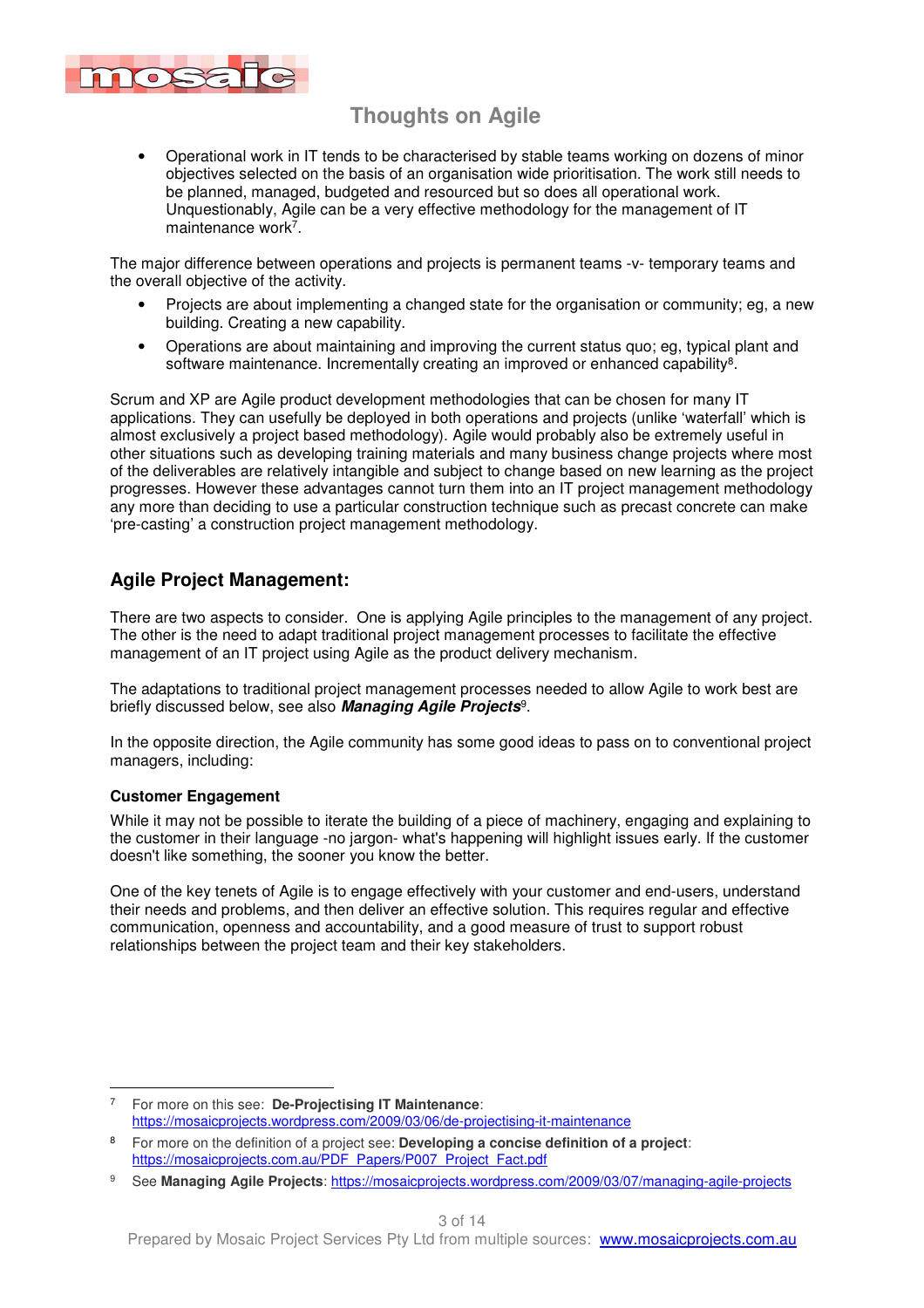

### **Going Light and Lean**



Those are hardly new ideas, but they've been embraced by the Agile philosophy for a good reason, they work!

- Lean<sup>10</sup> was developed by Toyota as a manufacturing philosophy and has been adapted to many other areas. Some of its key principles, such as minimising unnecessary movement, simplifying process and continuous improvement, have huge potential in project management. The principles of 'Lean' are:
	- o Specify value from the perspective of the end user or customer
	- $\circ$  Review all of the steps in the value stream for each product eliminate those steps that do not create value
	- $\circ$  Make the value creating steps occur in a tight sequence so the product flows smoothly towards the customer
	- $\circ$  As flow is introduced let customers pull value from the preceding step (upstream activity)
	- $\circ$  Once the full system has been introduced, continually improve the process to eliminate all waste.
	- $\circ$  These principles are supported by 'lean enablers', practices that improve workflows:
		- Base human relations on respect for people
		- **•** Define value from the perspective of the stakeholders
		- Plan the work as a 'value-add' stream (or streams)
		- Organise the value stream as an uninterrupted flow of tasks
		- **Pull the work in progress forward as needed**
		- Make all imperfections visible and pursue perfection.
- Light is focused on the minimising unnecessary overhead. Complex plans and processes should be simplified, but only to remove excess complication, not to remove core requirements.

Slimming down the project management overhead to its optimal level is probably the easiest way to free up the resources needed to engage your stakeholders more effectively and is definitely supported by A Guide to the Project Management Body of Knowledge (PMBOK® Guide).

 $10$ For more on Lean & Light see: https://www.mosaicprojects.com.au/WhitePapers/WP1046\_Process\_Improvement.pdf or http://en.wikipedia.org/wiki/Lean\_manufacturing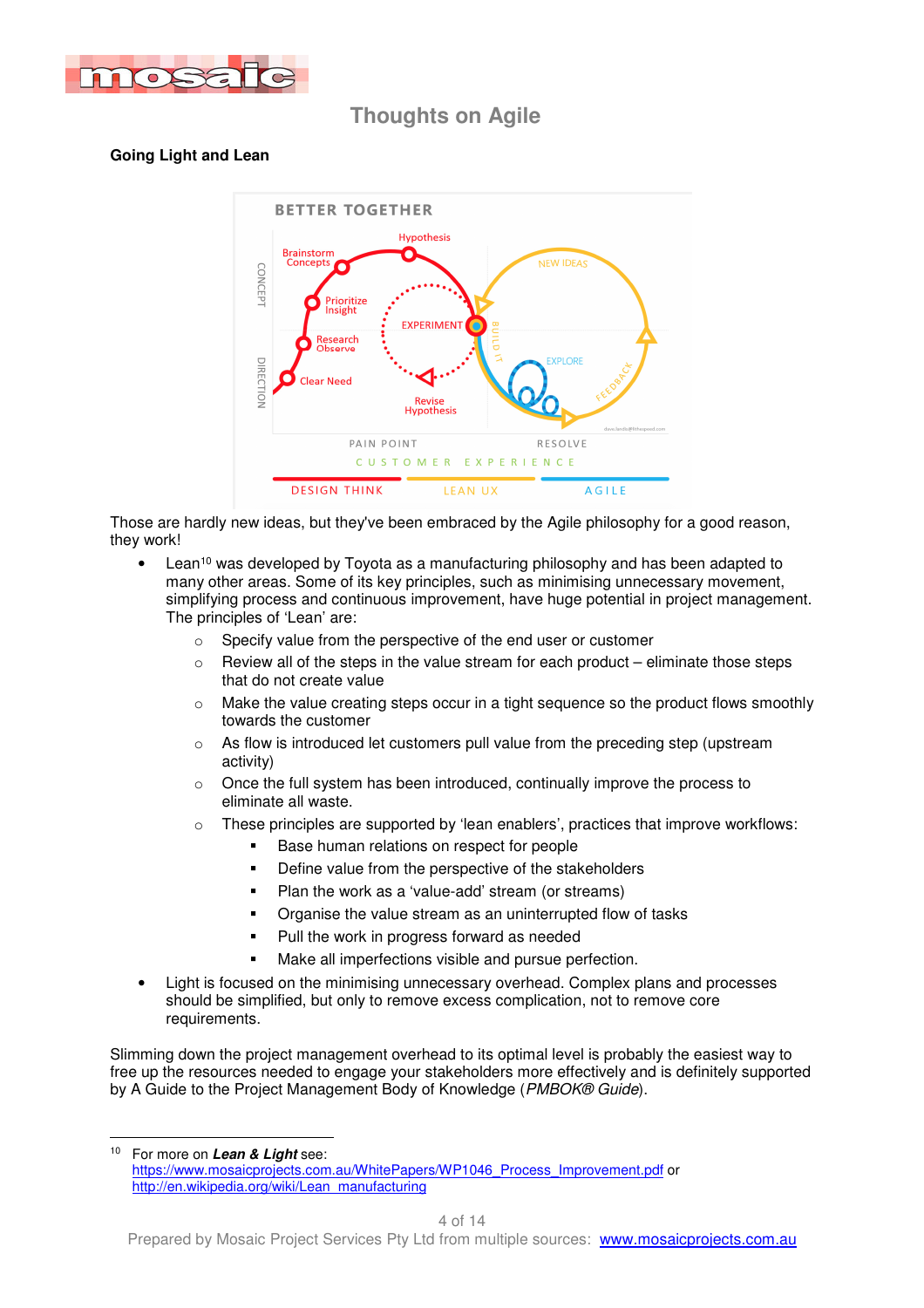

### **Project Managing Agile:**

Traditional project management has grown up focused on typical engineering projects where the final product to be delivered is scoped, designed, built, tested and implemented – in that order. This is OK if the client knows what it needs precisely and the number of changes is relatively small. This paradigm is not so effective if the project is a **quest** to achieve an objective<sup>11</sup> and everything changes routinely.

Agile is a methodology ideally suited for developing projects where an iterative approach is needed to refine understanding and deliver value early, typical in many software and other 'soft' projects, but if the work is to be managed as a project how should the PMBOK® Guide processes be applied?.

The PMBOK® Guide has 9 technical knowledge areas<sup>12</sup>:

#### **Project Scope Management**

Traditional project management expects scope management to define the output. In an Agile project the final outputs should be defined in terms of achieved capabilities, how the capability will be achieved will be discovered along the journey.

This makes 'Verifying the Scope' interesting. There needs to be clearly defined way to assess if the capability has been delivered. How do you measure a 'user friendly interface'? It's not impossible to do but how it's done needs to be clearly defined. Change control is also more challenging, as is configuration management.

#### **Project Schedule Management**

Ideally time should not be an issue if the objective is to achieve a required capability. In reality there are usually deadlines.

In an Agile project, scheduling and workflow become closely aligned. The key requirement is an overall system architecture that defines the sequence modules need to be built in to allow progressive testing and implementation of capability. The software architecture defines the build sequence that defines the schedule.

Scheduling is at a much higher level though. A 'sprint' is likely to be a single activity of 1 to 4 weeks duration<sup>13</sup>. The sequencing of the 'sprints' and the number of sprints that can operate in parallel define the resource requirements and the project duration.

#### **Project Cost Management**

Agile projects have to be based on a cost reimbursable system. One tool designed to include a degree of competition with the ability to properly compensate the contractor for its work was southernSCOPE the methodology requires tenders to bid on a project at a \$ per function point rate based on a project description and the estimated number of function points. At the end of the project the same independent person who prepared the initial estimate, re-counts the function points and the price is determined.

This innate variability in Agile creates two issues for management the first is deciding if the project objective is to achieve as much as possible within a pre-defined budget (scope is the variable) or if the objective is to achieve a defined functionality (eg, a complete system) as cost effectively as possible. In either situation formal performance management techniques (Earned Value<sup>14</sup>) can still be applied,

 <sup>11</sup> For more on the different type of project see **Project Size and Categorisation**: https://www.mosaicprojects.com.au/WhitePapers/WP1072\_Project\_Size.pdf

<sup>&</sup>lt;sup>12</sup> The PMBOK® Guide also includes 'Integration Management', however, the principles defined in Integration Management do not change based on the type of project being managed.

<sup>&</sup>lt;sup>13</sup> Sprints are typically 'time boxed' and the amount of work included in each sprint designed to allow completion within the agreed time. For more on **time boxing** see: https://www.mosaicprojects.com.au/WhitePapers/WP1020\_Time\_Boxing.pdf

<sup>&</sup>lt;sup>14</sup> For more on Earned Value see: https://www.mosaicprojects.com.au/WhitePapers/WP1081\_Earned\_Value.pdf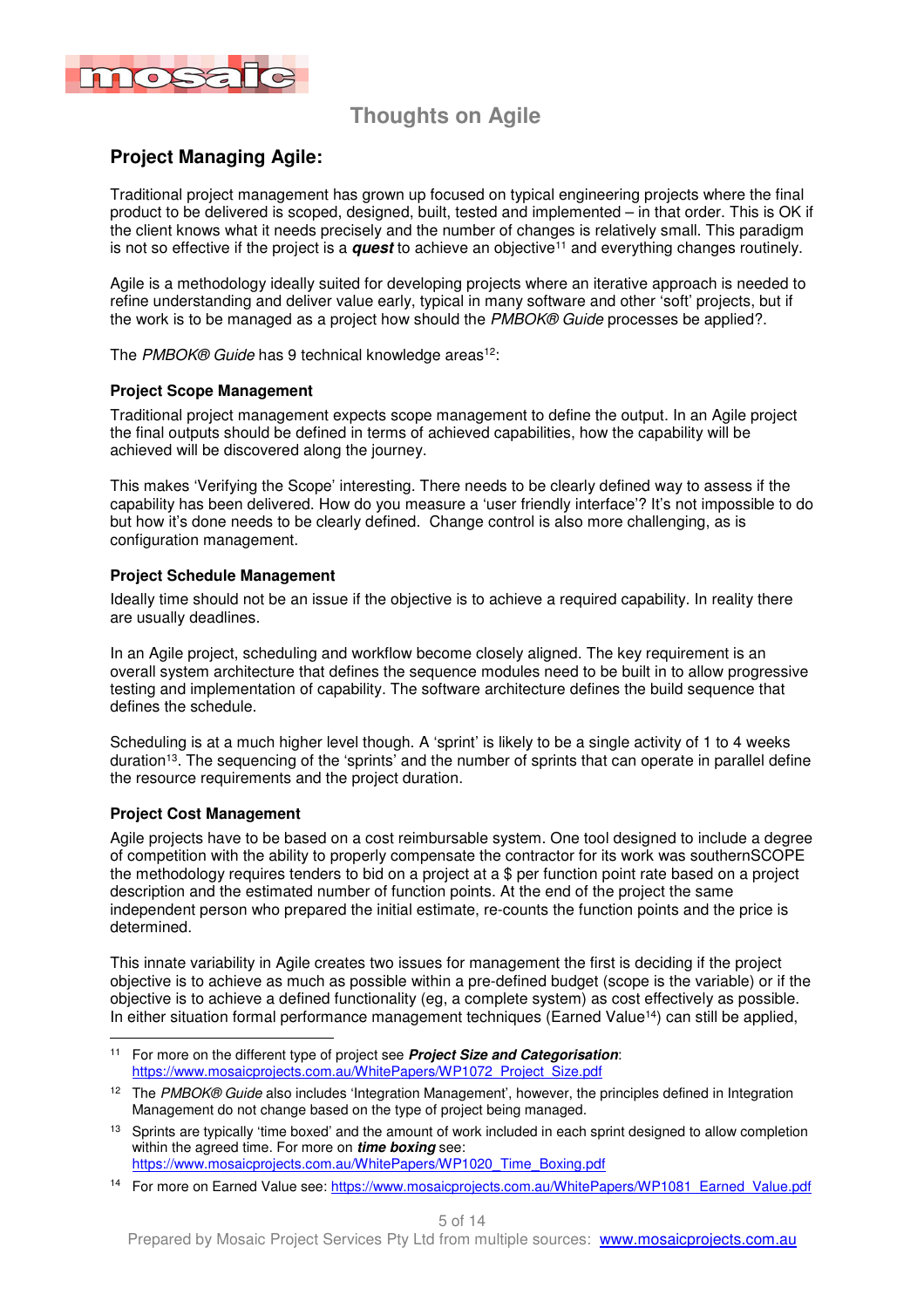

however, the performance metric is more likely to be either 'function points' or the 'story points' used to plan sprints and assess the backlog.

#### **Project Quality Management**

This is probably easier under Agile. The basic definition of 'quality' is 'fit for its intended use'. Quality is continually assessed by the involvement of the client and the iterative release of modules to production.

#### **Project Human Resource Management**

Basically remains unchanged but the skills of the people needed for an Agile project are likely to be different.

#### **Project Communications Management**

The level of trust needed to run an Agile project is much higher than a traditional project. Effective 'real' communications in all directions are essential. This is different to producing project reports!

#### **Project Risk Management**

Recognize you are on a journey focused on delivering value. Significant time and cost contingencies are needed and should be used to optimize the value of the final product.

#### **Project Procurement Management**

This should not change significantly BUT the procurement process needs to be aligned to what it is being bought. Agile works in a collaborative partnering space. In the engineering world these are call Alliance Contracts. Traditional contracts will not support Agile delivery methods.

#### **Project Stakeholder Management**

Effective engagement with core stakeholders, particularly the client is central to the Agile Manifesto. This aspect of project management is likely to have a much higher priority in an Agile project than a traditional project.

In conclusion:

- Tailor the processes in the PMBOK® Guide appropriately to work effectively with an Agile project delivery method and the overarching PM process will enhance the probability of success.
- Treat an Agile project in the same way as a traditional project and the PM processes will guarantee failure (or at least fail to contribute much)!

### **The Three basic Agile Methodologies:**

These are probably the three most popular agile methodologies:

#### **1. Scrum**

Scrum has found its way into a variety of projectized organisations, including law firms and universities. The non-profit Scrum Alliance<sup>15</sup> defines the key elements of Scrum as:

- A prioritised wish list called a product backlog is created.
- During the planning phase, the team selects a small chunk from the top of that wish list, called a sprint backlog, and decides how to implement those pieces.
- The team is given a certain amount of time, called a sprint, to complete its work and meets each day to assess its progress.

<sup>&</sup>lt;sup>15</sup> For more on Scrum see: https://www.scrumalliance.org/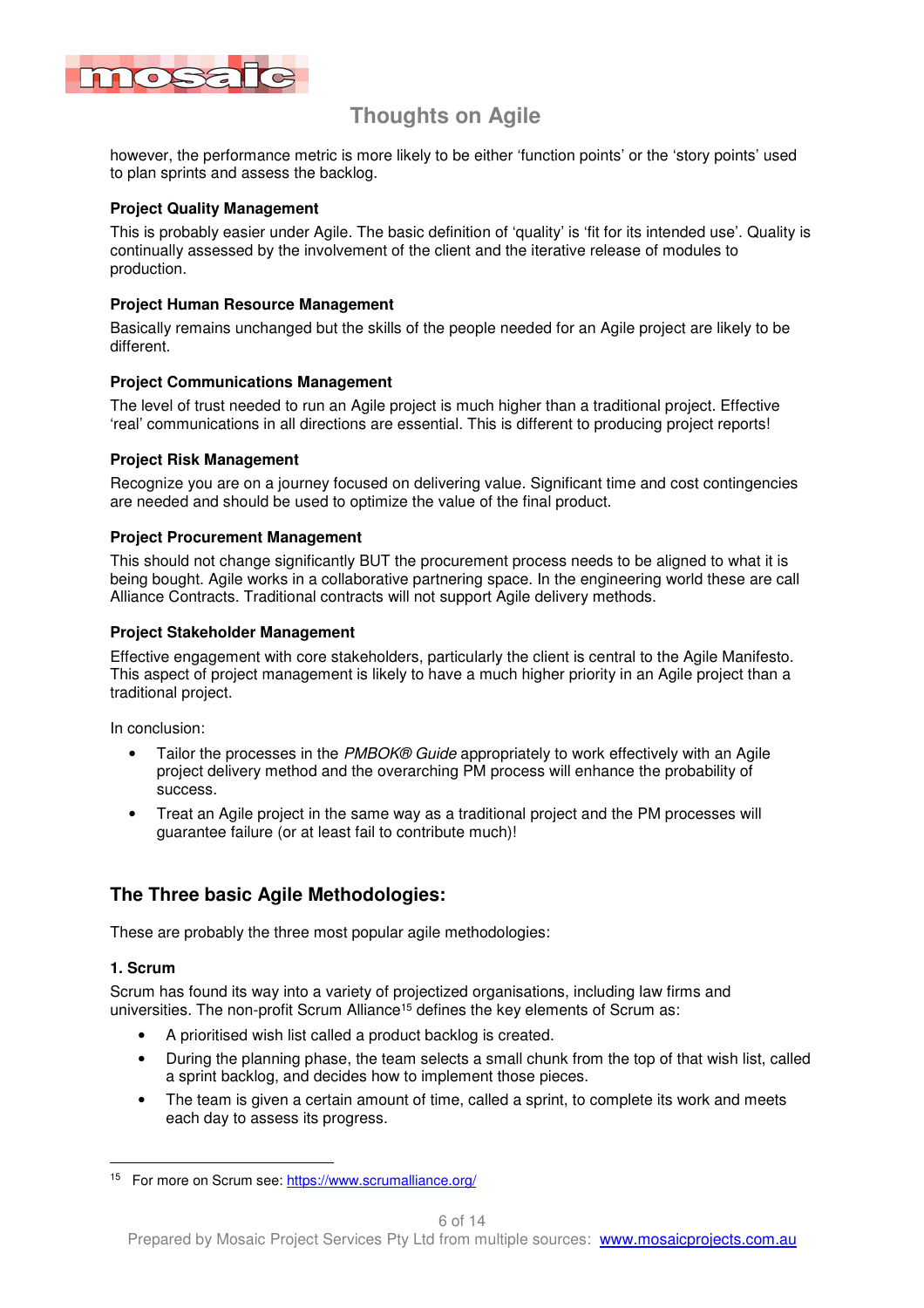

- At the end of the sprint—usually two to four weeks—the work should be ready to hand to a customer.
- The sprint ends with a sprint review and a retrospective.
- The next sprint then begins.

For Scrum to cross over into other industries, you need to be able to break down the requirements into a discrete set of items that could be worked across a set of iterations with usable (or defined) deliverables at the end of each sprint.

#### **2. Kanban**

Kanban originated in the motor vehicle industry and is adaptable to non-software development projects, including human resources and legal because its principles are not associated with any specific industry. Its key principles are:

- **Visualize the workflow**. This can be done by using a card wall, with the columns on the wall representing the states or steps in the workflow and the cards representing the work items.
- **Limit the works in progress**. Select the most important and valuable work items and keep the number small to ensure the team is making good progress.
- **Manage flow.** The flow of work through each state or step should be actively monitored, measured and reported in order to evaluate positive or negative effects of incremental and evolutionary changes.
- **Make process policies explicit**. Ensure an explicit understanding of the mechanism of a process to achieve a rational, objective discussion of issues—and facilitate consensus around improvement suggestions.
- **Improve collaboratively**. To truly leverage Kanban, teams must collaborate. As with any other agile method, the team should meet as a team to plan, meet daily for a stand-up, and can choose to do retrospectives to inspect and adapt their process.

To adapt to a human resources project, for example, visualize the hiring process through a Kanban board. Categories on the board would include a column for the candidates who submitted résumés, a column for candidates who are qualified for the position and a column for candidates who have moved past the phone interview process. Support that workflow with a document that outlines who is responsible for these different roles and kickoff the process with a short meeting attended by all stakeholders. (For more on Kanban see separate heading below on page 12).

#### **3. Extreme Programming (XP)**

XP focuses on test-driven development, small releases and a team structure that includes the customer. Many of the rules for this agile methodology are designed specifically to address coding, designing and testing. XP recommends planning the release at a high level, then planning each iteration at its start (or every two weeks).

### **Key Agile Processes:**

Some of the key differences between an 'Agile' approach to software development and the more traditional 'waterfall' approach include:

#### **Agile Requirements Gathering with User Stories**

Knowing the goals of your end users and project stakeholders is the necessary first step to any successful project, so just as in traditional projects, Agile projects start with basic requirements gathering. However, instead of trying to nail down all of the details up front, Agile seeks to capture just enough information to have a detailed conversation with the customer at a later date. This information is gathered as 'user stories'; short descriptions of the functionality in customer terms<sup>16</sup>.

 <sup>16</sup> For more on **traditional requirements gathering** see: https://www.mosaicprojects.com.au/WhitePapers/WP1071\_Requirements.pdf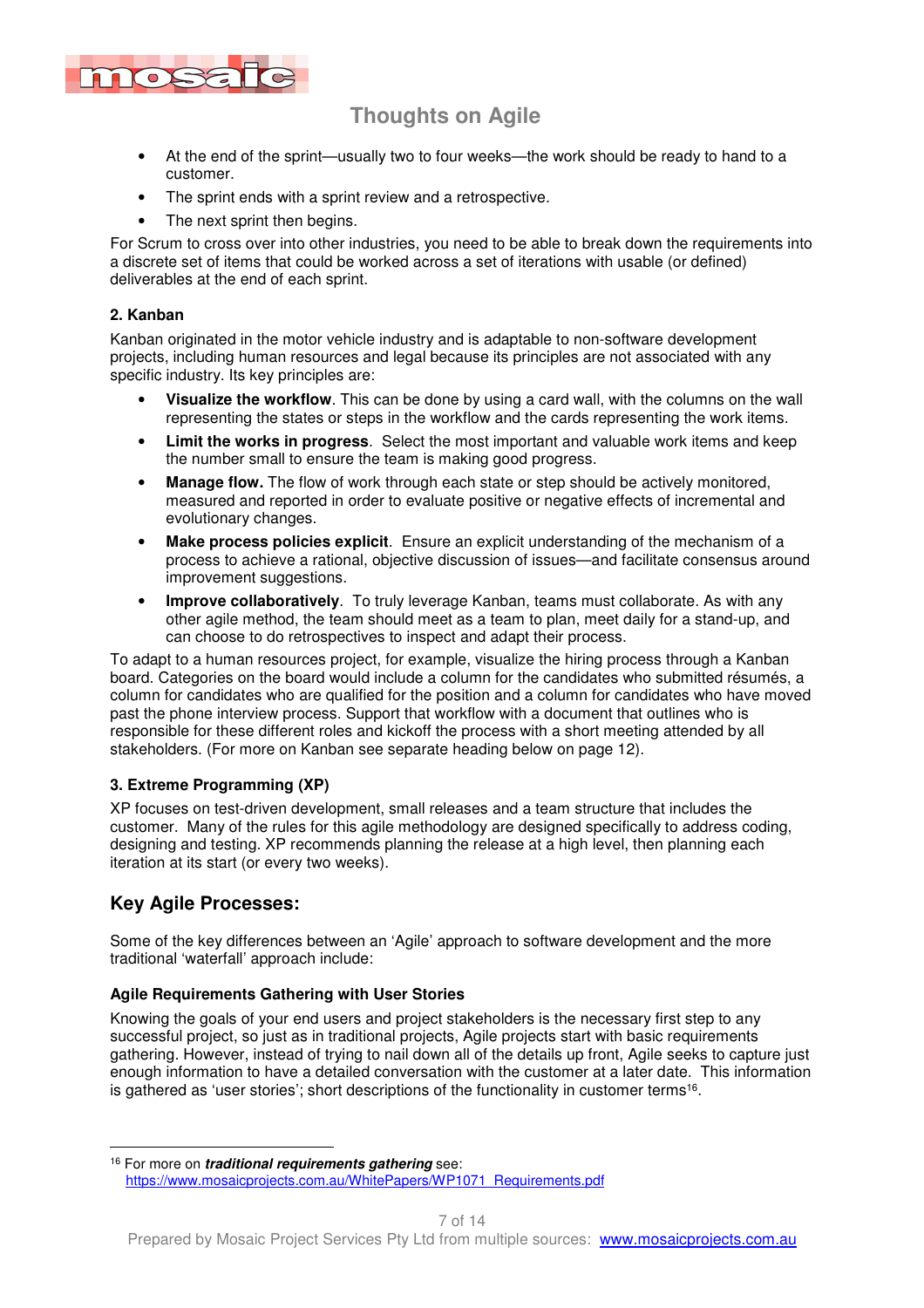

A user story is a placeholder and a promise to have a future conversation about the needed functionality. A useful structure for brainstorming user stories (although certainly not the only one) is as follows: As a [Type of User], I want to [Function to Perform] so that [Business Value]. This format focuses the story descriptions so that they stay customer and business value oriented instead of technical in nature.

For example, in a sales management system, some typical user stories might be:

- As a sales person, I want to add a new contact so that I can follow up later with prospects.
- As a sales manager, I want to view new contacts added by salesperson, so I can track leads
- As a system administrator, I want to add a new sales person so they can access the system

Delaying the detailed conversation until shortly before development avoids some of the waste that is typical of projects where detailed requirements are gathered early, but become invalid before the work begins. Additionally, some requested features may no longer be needed by the customer after a few months, saving the cost and effort of a detailed analysis and design.

To develop the most comprehensive list of requirements, it is important to define all of the key stakeholders first, with a particular focus on the business users of the system, using a tool such as the **Stakeholder** Circle®**<sup>17</sup>** . Once the appropriate stakeholders are identified, many options exist for capturing the requirements including focused interviews and group sessions using techniques such as brain storming and 'Six Thinking Hats<sup>18'</sup>.

A key strength of Agile development approaches is the ability to incorporate new requests for functionality as they are discovered. If some of the user stories aren't uncovered in the first planning sessions they can easily be added later; particularly if the business climate changes or if the stakeholders find they have forgotten something important.

#### **Define the architecture:**

Incremental improvements and maintenance work/projects work on an existing software and hardware infrastructure and can largely be managed in an agile environment through prioritisation (discussed below) and 'burn down' approaches to selecting work to incorporate in a sprint, with the application of common sense. However agile can also be applied to the development of new systems; in this situation a critical element is defining the **technical architecture** needed for the application to work. This refers to defining and designing the hardware, software, databases, connectivity (internally and to other systems), and other 'things', required to allow the new system to function, and to a lesser extent how the different components in the new system will interact. There is absolutely no point in designing a set of screens to fulfil a user requirement if the supporting database and hardware are not available (the Agile objective for each sprint or iteration is working code). This has to be developed very early in the project lifecycle - for instance in the setup sprint. Factors to consider in the design of the architecture include:

- **Hardware**. Identify the hardware your solution will run on and any other hardware that will be needed. Plus any hardware the system will interact with such as cell phones, personal digital assistants (PDAs), printers, scanners, bar code readers, etc.
- **Software**. Identify any software and tool requirements. This would include things like the client and server operating systems, browser type, third party software packages, etc.
- **Interfaces**. The major interfaces should be identified including data transfers to/from various major components in the system being developed plus other applications, vendors, clients, etc.
- **Network**. The network that is needed to support the solution should be diagrammed. This includes modems, lines, routers, hubs, etc.

 <sup>17</sup> For more on the **Stakeholder** Circle® see: https://mosaicprojects.com.au/PMKI-TPI-075.php

<sup>&</sup>lt;sup>18</sup> For more on Six Thinking Hats see: https://mosaicprojects.com.au/Mag\_Articles/P038\_6\_Thinking\_Hats.pdf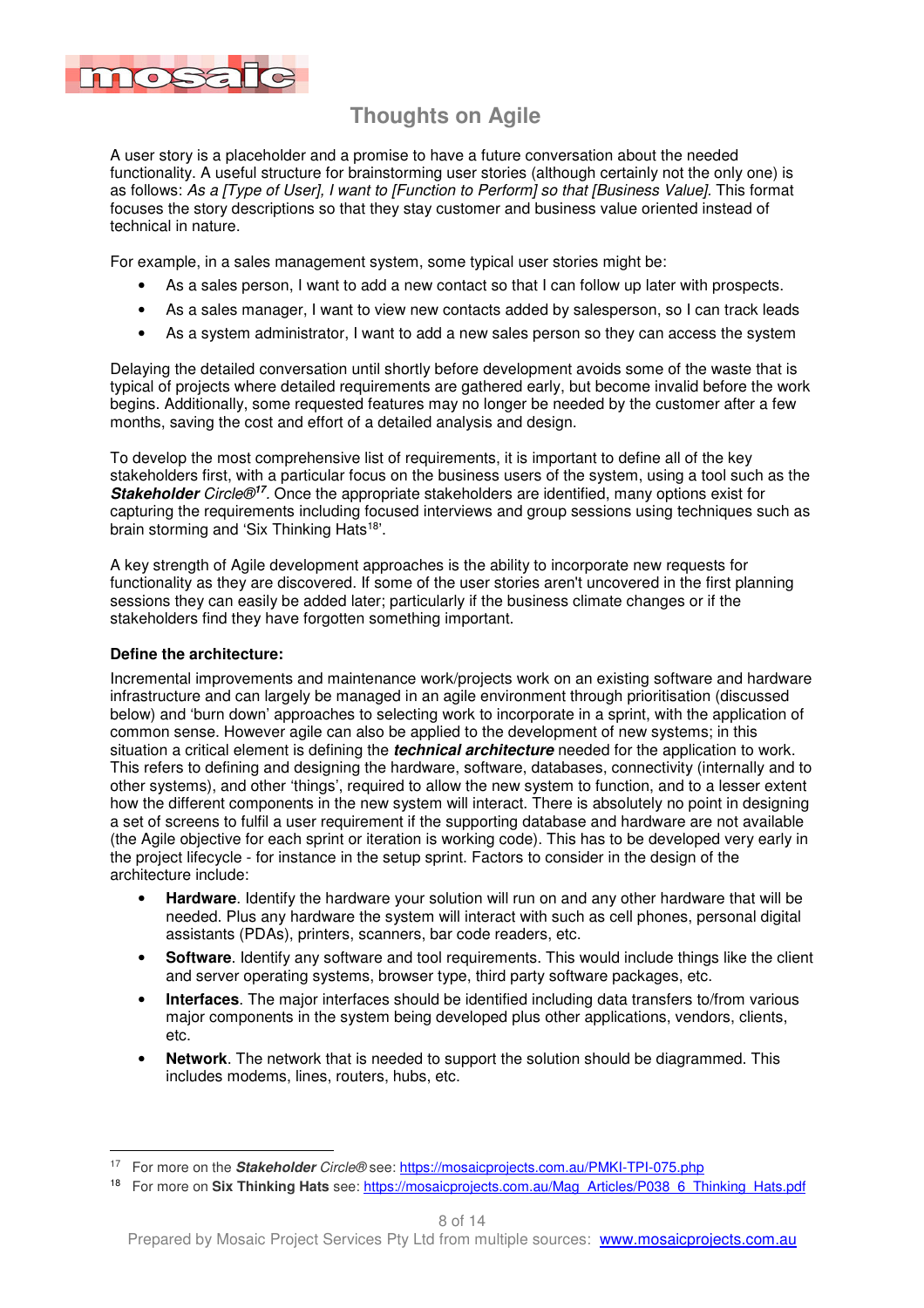

- **Firewall/security**. If your solution needs to run outside of your internal network, you will probably need to incorporate security features such as a firewall. In fact, you may need two firewalls (or more) to protect company data from unauthorised outside access.
- **Datastores**. Identify the major datastores and the specific package/vendor involved. For instance, if you utilize a database, identify the specific software (Oracle, SQL Server, etc.). Do the same for data marts, data warehouses, major files, cloud applications, etc.
- **Tiers**. Many solutions are created using a two tier (client-server) or three tier approach. Web solutions, for instance, are typically designed in three tiers.

Detailed documentation is not needed; the architecture could be defined on a whiteboard or flipchart. However, it is important that the information be shared with the team for additional ideas and concerns. In general, the more complex your project architecture is, the more potential problems you will encounter over time. Every piece of hardware and software, and every programming connection and data exchange is subject to failure and bugs. The best solutions for long-term stability are the simple designs that achieve the *minimum functionality* required using as few components as possible.

It is important that the *project technical architecture* is created by experienced staff because the architecture will create far-reaching implications based on a limited amount of information. The architecture does not have to be perfect the first time. However, it is important that the architecture be as close as practical to the final outcome and it is also important that it be flexible.

#### **Prioritising the Work:**

After the initial requirements gathering, the user stories are prioritised with your customers:

- Prioritise the full list based on what's important to your customer.
- Select a subset of these for your first release.
- Then choose an even smaller subset for your first iteration or sprint (a fixed length time period during which development will take place, usually 1 to 4 weeks).

It is during the iteration planning process that the more detailed conversations with the customers occur to define the details of the 'user story' and clarify any issues. This close contact with the customer continues during development to enable the asking questions as needed.

#### **Iteration / Release Planning:**

Planning a release for an Agile software development is a collaboration between the development team and customer team. Once a list of candidate user stories have been identified for the release, the development team estimates the relative effort for each of the software features, as an input for prioritising within the release.

One technique for this high level estimate is to use 'points', so that the estimates are based on the relative size of each function (this one is twice as big as that one).

For example, for five stories around an online book store, the estimates might look like this:

- As a customer I want to browse books by category 4 points
- As a customer I want to search books by title 2 points
- As a customer I want to search books by author 2 points
- As a customer I want to buy a book with a credit card 8 points
- As an administrator, I want to add books to the store 4 points

This point allocation suggests the team believes that the search-related stories are about the same size (2 points), the 'browse' story is twice as difficult as those (4 points), the 'buy' story is significantly harder (8 points), and the administrative story is about as hard as the browse story (4 points).

To plan the iteration you start with the expected capacity of the team. If a similar team completed 10 points during the last release, then that could be the starting point for planning this one. However, for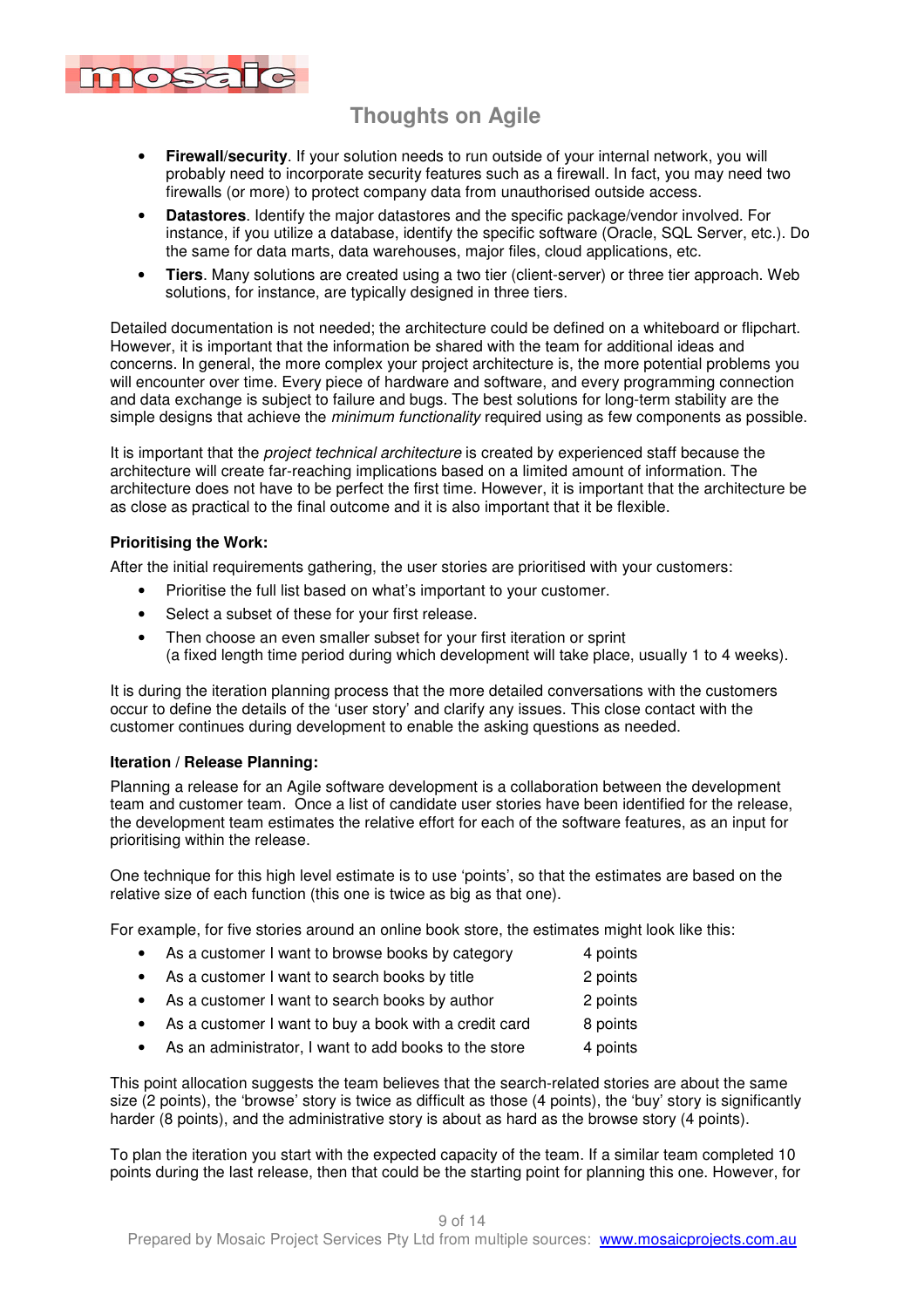

the initial iteration, it's best to be conservative - you can always add more functionality if the first few iterations show that you can get more done than you thought.

Based on the prioritised list of user stories and their estimated size a balanced set of work is determined for the first iteration. You prioritise based on the business value of the story, as well as the developer estimate. In more complex developments, the software architecture may require development in a particular sequence; eg, until some data tables are developed, a screen input module may not be possible to develop and test.

Different combinations of stories should be considered to fill the release capacity in the most sensible way. For example, it might make more sense to schedule 2 or 3 smaller stories of less importance instead of a single larger, slightly more important story. Tools such as ExtremePlanner<sup>19</sup> let's you try out these scenarios until you've reached a stable point.

In the scenario above, the first iteration may build the administrative and browse functions with one search. This would allow the book store to be populated with books and the basic system road tested whilst the purchasing function is built together with the second search as a second iteration. Once both iterations are 100% complete, the first release of the bookstore to the buying public can occur.

To make this work, and fulfil customer needs, at the beginning of every iteration a meeting is held between the product owner and the project team to determine the workload for the new iteration. During the meeting the product owner evaluates the requirements backlog and pulls off the next set of user stories that are of the highest priority (the level of effort for each user story should have been assigned when it was added to the backlog) and the project team agree to take on as many story points as they can complete within the iteration to optimise 'velocity' and maintain 'rhythm'. User stories that are selected for a iteration need to be completed in that iteration. Which brings into consideration another key Agile tenet: that before each iteration can be completed; the functionality must be fully tested and signed off by the client.

Optimising 'velocity' is important, the workload to stay relatively even from iteration to iteration. If the project team found it was not able to complete a set of user stories in the time allowed for a prior iteration, the team can agree to take on less work in the next. Likewise if the team realises that they could have done more work in an iteration they should take on more work in the next. The pace at which the team can complete story points from the backlog is known as the team's 'velocity'.

Maintaining 'rhythm' is important. In an Agile project it is important to stay on a steady iteration cycle If a story is not ready when the iteration is ready to move to production, the affected code needs to be pulled out so that the remaining code from the iteration can be released on time. There should be no delays to the iteration completion date. The focus is on hitting the end-date over and over again. This steady pace for each iteration is called the team "rhythm".

#### **Test Driven Development (TDD)**

This term refers to a process of understanding the requirements within a user story and then immediately defining the tests that are used to validate that the requirement exists and is correct. As each test is created, code is written to validate that the test works as planned. The logic for this technique is that when code has been written to validate each possible test of a requirement, the code to implement the requirement is completed. In addition to the code being completed, the testing process should be simple since the appropriate tests were already defined and the code was built to successfully pass the tests.

This TDD technique does not always catch logic that is required between components, or where a cascade of events across different components results in an error. So, the TDD approach to development must also be combined with more of a big-picture view of how the components interrelate so that the full solution minimizes defects.

<sup>&</sup>lt;sup>19</sup> For more on ExtremePlanner see: http://www.extremeplanner.com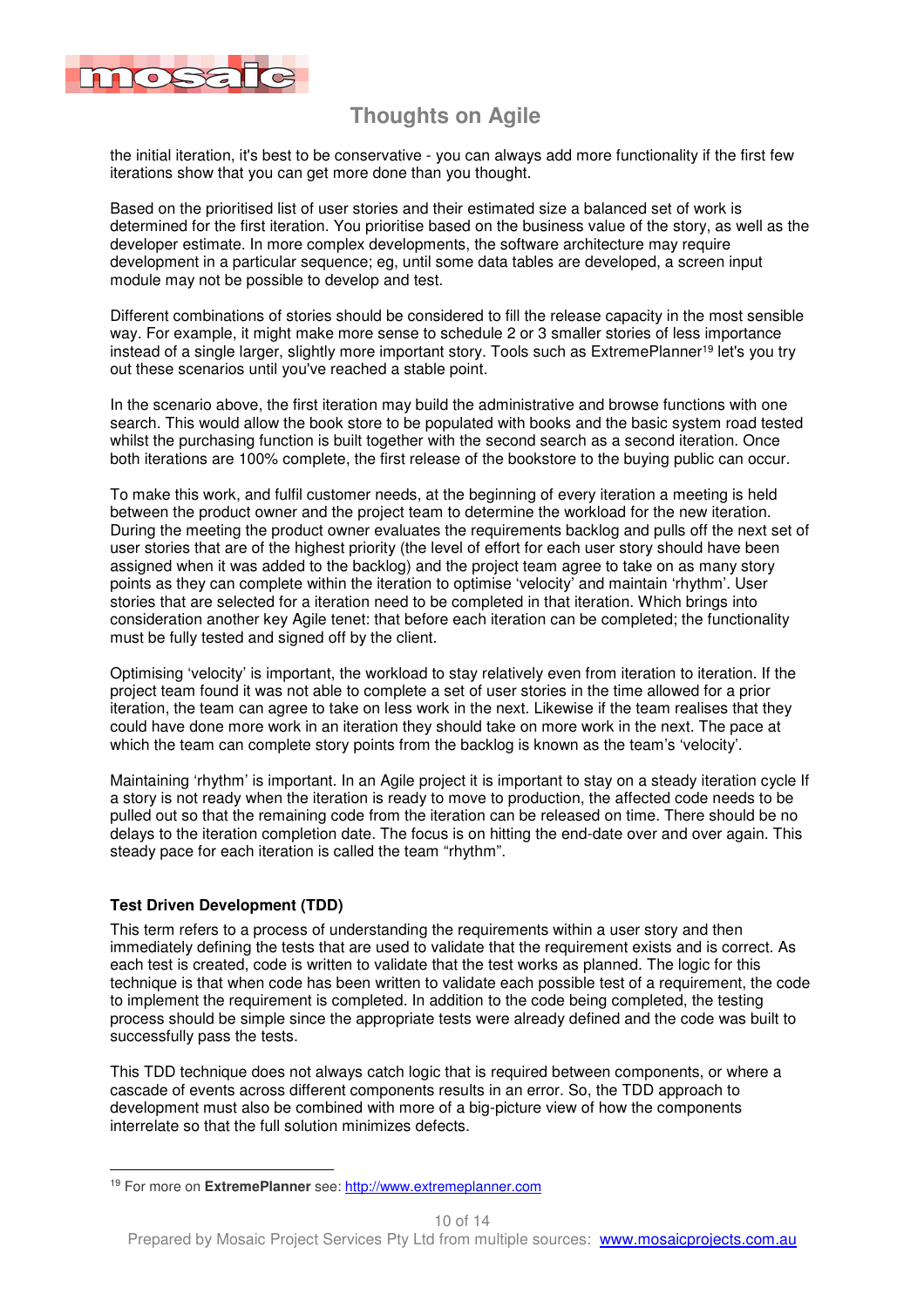

Each test case should describe how you will validate one feature, function or requirement. A typical test case contains the following information:

- **Test case ID.** This is the ID of the test case to be used for tracking throughout the testing process. If you are tracking requirements, you can use this test case ID to cross-reference with the requirement ID.
- **Feature / function / requirement to test**. Describe the feature, function or requirement you are testing. If the requirements are numbered, this can be cross-referenced here as well, rather than repeating the requirement again.
- **Data or activities required to test**. Describe the test data and the input that is required. If there are multiple values required to test certain conditions, they can be listed on each line. For instance, if you are testing the acceptance of a credit card number, you might want to include test data for each of the following:
	- $\circ$  A valid credit card number (probably a dummy number given by the bank)
	- o An invalid credit card number
	- $\circ$  A number with too few digits
	- $\circ$  A number with too many digits
	- $\circ$  A number with alphas
	- o A number with blanks separating each set of four numbers
	- $\circ$  A number in an invalid format (blanks or dashes separating the sets of four numbers)
- **Expected results**. Describe the expected output for each specific condition.

These test cases are used to build test data for the initial tests. Additional test cases can be defined during the testing process.



#### **Day-to-Day Agile Management**

One of the key attributes of an Agile approach to software development is the emphasis on close communication within the team as well as with the customer. Team communication usually takes the form of a brief daily meeting where the team members can share progress and identify obstacles. In the Scrum method, this meeting is called a *Daily Scrum*, while the XP method refers to this as a *Daily* Stand-up Meeting.

The purpose of the daily meeting is for each team member to communicate three critical items:

• What they've accomplished since the last meeting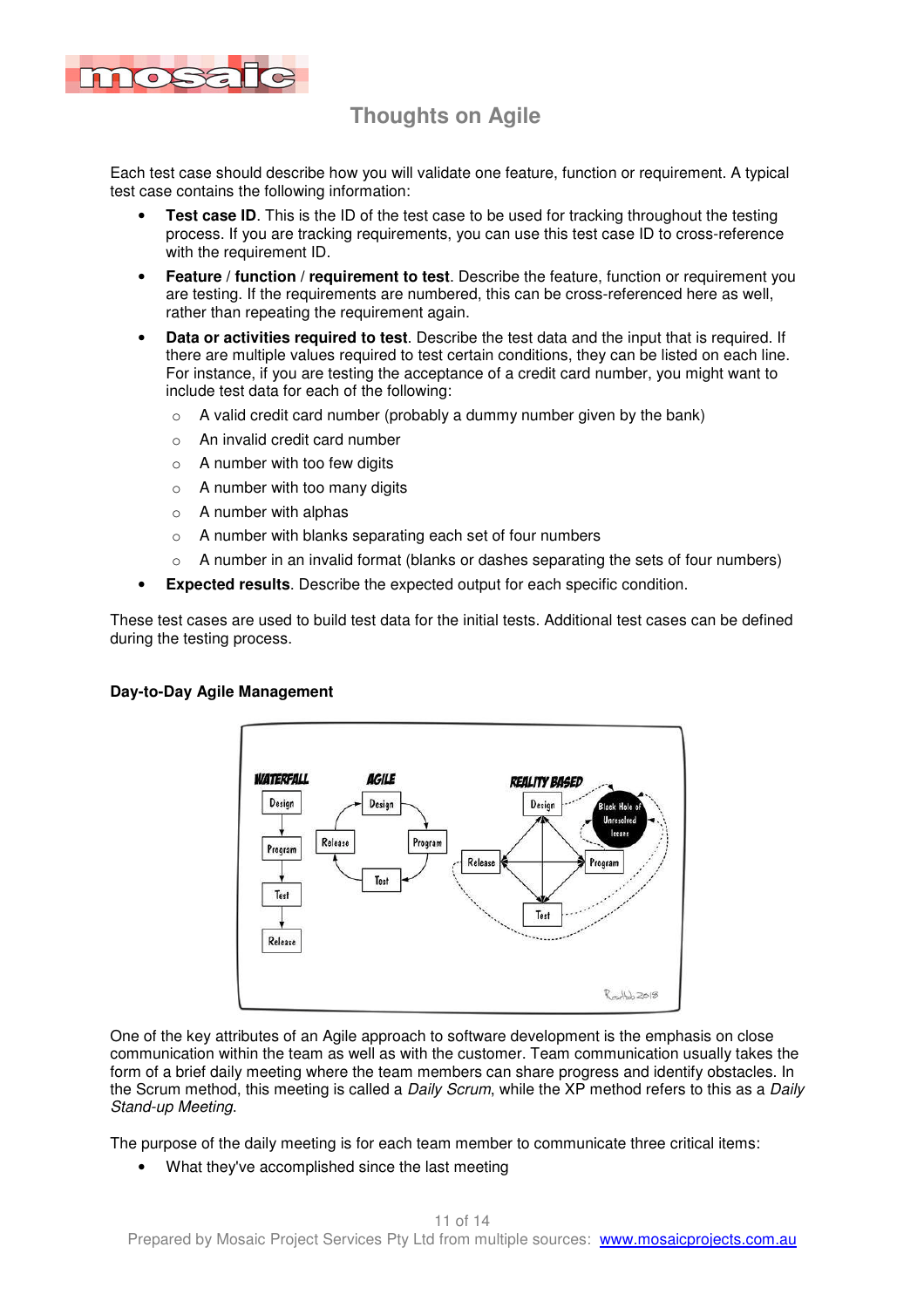

- What they are planning to work on next
- Obstacles or challenges they have encountered

It's important that the team is safe to honestly communicate status and issues in the daily meeting because the overall project controls are likely to be at the iteration level, not the detailed activity level inside each iteration [see: Managing Agile Projects<sup>20</sup>].

Project managers should take care not to stifle the flow of information by challenging honest reporting or trying to control the meeting. The successful Agile PM focuses on supporting the team and removing obstacles to their success [see: Servant Leader<sup>21</sup>].

The use of a visual aid in the meeting room to show the stories and tasks that they are being worked in the iteration on is valuable. This can take the form of a taskboard with index cards that can be moved around, or a computer and a projector that can show an electronic representation of the iteration. The taskboard should be updated either during or before the daily meeting. This usually involves identifying any completed tasks from the previous day, updating in-progress tasks with new estimates (if necessary) and team members selecting new tasks to work on today.

JIRA, a tool developed by Australian Company Atlassian, can be used for bug tracking, issue tracking, and project management. The name 'JIRA' is actually inherited from the Japanese word "Gojira" which means "Godzilla". The basic use of this tool is to track issues, and bugs in your project and developed code.

#### **Managing the Iteration and Release Date**

Agile methods use iterations, or short, time-boxed development cycles<sup>22</sup>. During an iteration, developers work on the highest priority features. They plan to complete whatever they committed to by the end of the iteration. However, due to the unpredictability of software development, it is likely the team will have too much to do (and less frequently, not enough to do) if they are estimating honestly.

When there is too much to do, the best option is to cut scope, since changing the iteration date undermines the primary advantage of time-boxed iterations - achieving predictable and quick, technical and business feedback (see discussion on rhythm and velocity above). Adding more resources part way through an iteration rarely works.

There are three effective ways to cut scope while preserving high quality, each of which has different tradeoffs:

- **Simplify Over-engineered Designs:** Make sure that you are doing the simplest thing that meets the requirements for today's functionality, testability, and ease of maintenance – don't over-engineer for the possible future.
- **Simplify Features:** Most specific feature requests can be solved by alternative means that still address the business problem. An automatic notification whenever any order is placed may be solved by a complex real-time change to the on-line order system, or by an hourly email with an order summary report. The latter might be a matter of minutes to implement with a simple database report, while the former might mean intrusive, risky changes to the order processing logic in the system.
- **Cut Low Priority Features:** As a last resort, you may need to eliminate the lowest priority features to make a deadline.

 20 **Managing Agile Projects**, see: http://mosaicprojects.wordpress.com/2009/03/07/managing-agile-projects

<sup>&</sup>lt;sup>21</sup> Servant Leader, see: https://mosaicprojects.com.au/WhitePapers/WP1014 Leadership.pdf

<sup>&</sup>lt;sup>22</sup> For more on **timeboxing** see: https://www.mosaicprojects.com.au/WhitePapers/WP1020\_Time\_Boxing.pdf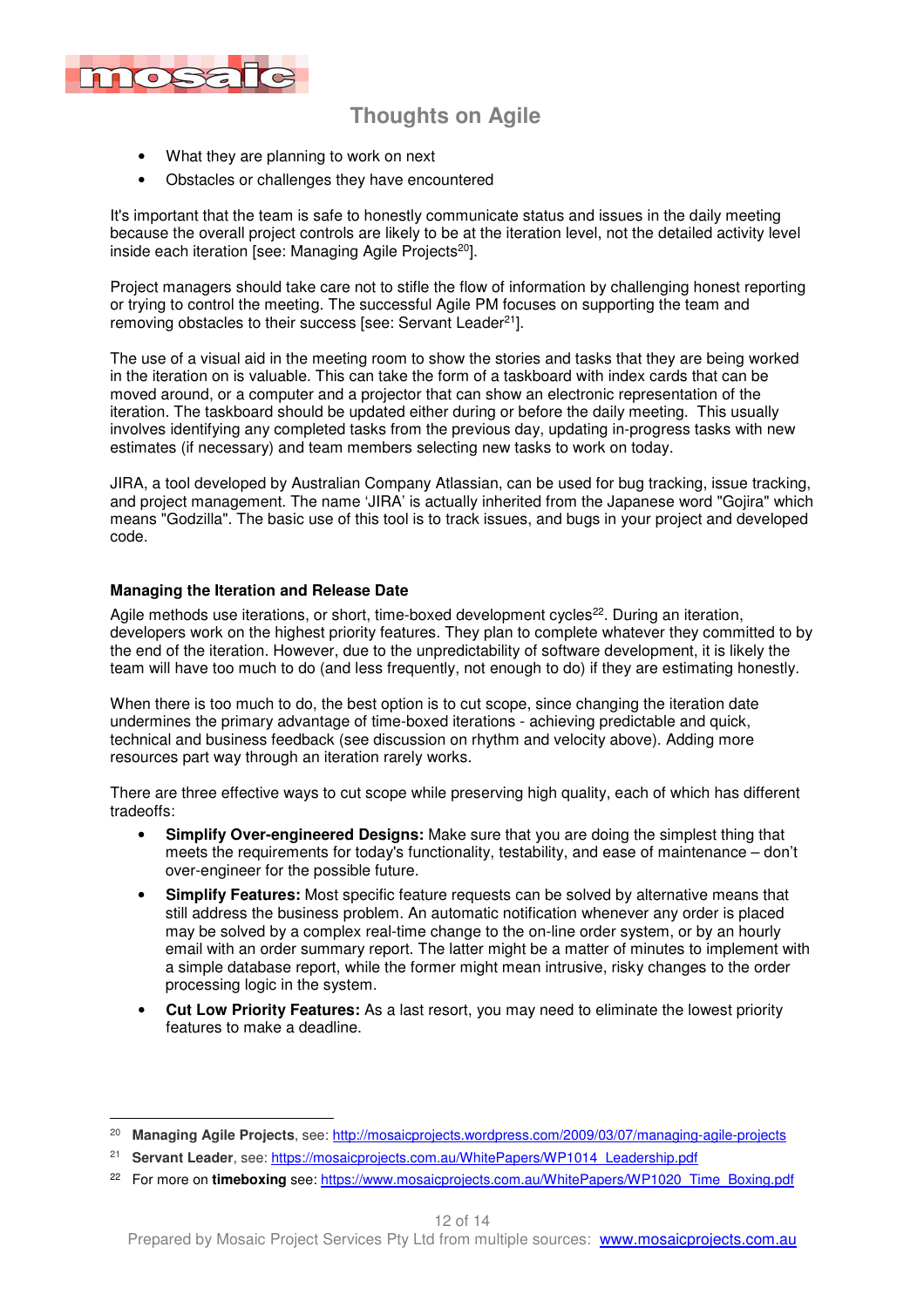

You build trust and confidence by involving the stakeholders in tough decisions while there's still time for them to react; so communicate with your customer about the proposed cuts as soon as possible to allow them to re-negotiate priority if necessary and maintain value.

### **Kanban development:**

Kanban is a lean manufacturing process designed to eliminate unnecessary work in progress<sup>23</sup>. Kanban thinking applied to Agile development results in sweeping changes including:

- time-boxed development is out
- stories are larger and fewer
- estimation is optional or out completely
- velocity is replaced by cycle time

Kanban development revolves around a visual board used for managing work in progress.

The basic idea is stories start on the left side of the board and move quickly through the phases of development necessary for them to be considered 'done'. Finished stories, ready to release into production pile up at the end.

Each process step column is divided into two parts: The top is used for stories currently in progress in that phase. The bottom is the buffer. When work for that phase of the story is completed, it moves from 'in progress' in the current phase to the 'buffer' where it will wait to be pulled into the next phase.



Because this is a Kanban board the amount of work in progress is limited, as is the number of stories allowed on the board. The numbers written on the bottom limit the number of stories allowed at each station. The stations themselves are not fixed; they are optimised for any particular software

<sup>23</sup> For more on Kaban in manufacturing see: http://en.wikipedia.org/wiki/Kanban